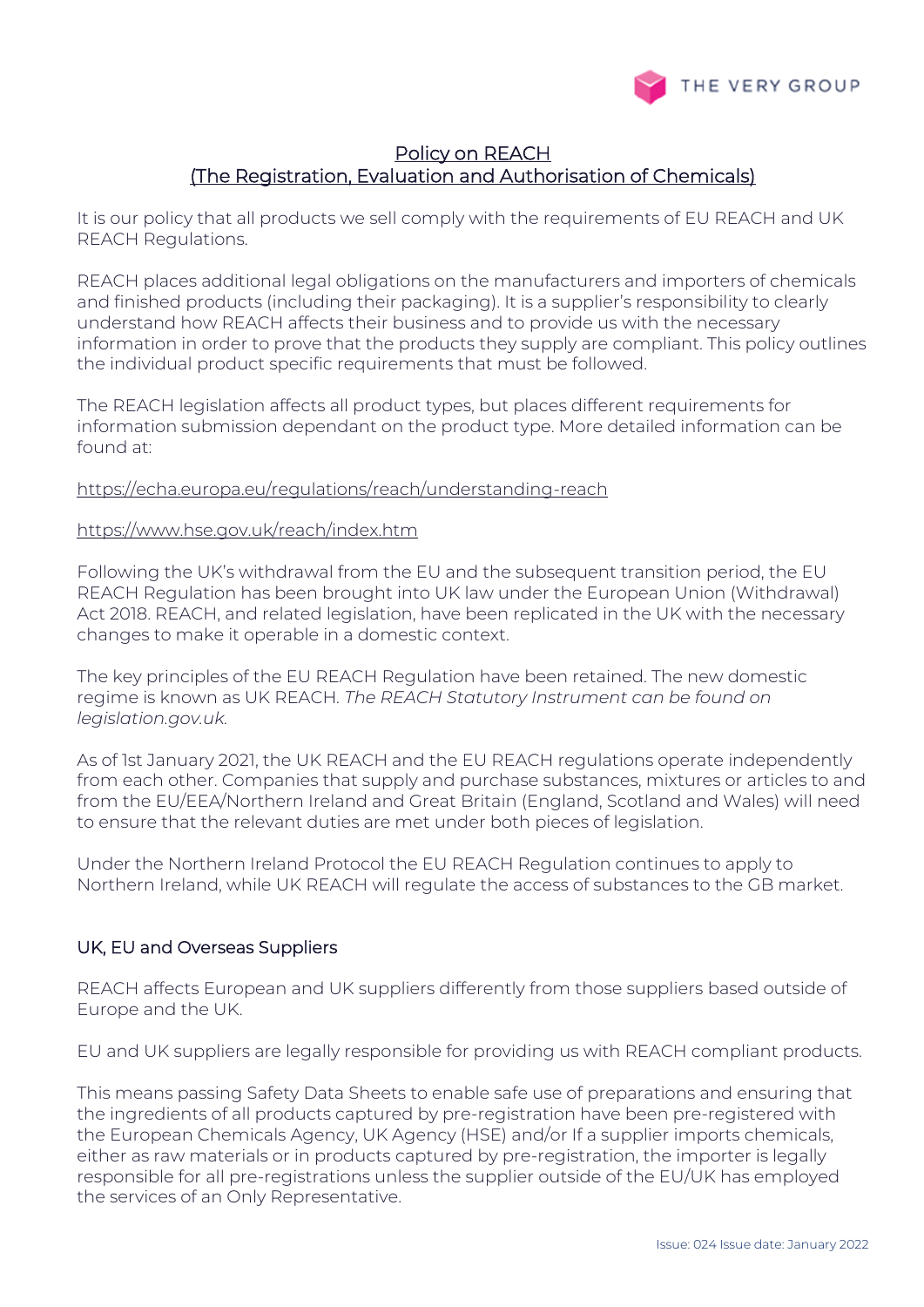

Overseas suppliers must again provide us with Safety Data Sheets to enable safe use of preparations and any supplier wishing to supply products that are captured by preregistration must use the services of an EU/UK based Only Representative to pre-register the chemicals. The contact details of the Only Representative must then be supplied to us.

# What are my Data submission requirements?

All suppliers must complete a Confirmation of REACH Compliance Declaration (Appendix 1) and where necessary must submit SVHC declarations by product to us. These completed forms will then be stored as part of our product technical files. The forms must be submitted to our relevant Product Technologist during a product's assessment stage, along with all other standard technical data required.

A product will not be allowed to ship or be delivered into our warehouses without these documents. Details of the required documents are given in the next section

## *Failure to provide the necessary information will result in the product being rejected*

Overseas (Direct Import) supplier requirements

1) For products that contain liquids, gases, gels, powders, cream, lotions or fragrances (i.e. those captured by pre-registration obligations), please download and complete the SVHC Declaration.

2) Any chemical captured by the pre-registration criteria and supplied to us in quantities over 1 tonne must be pre-registered using an EU/UK -based Only Representative 3) For finished products that do not release chemicals intentionally, please complete our SVHC Declaration.

European and UK supplier requirements

1) For finished products that do not release chemicals intentionally, please complete our SVHC Declaration.

## Important Change

On September 10, 2015 the Court of Justice of the [European Union](http://curia.europa.eu/juris/document/document.jsf;jsessionid=9ea7d2dc30dd1a92c1c875bb4d0882a6b4f10bc0486a.e34KaxiLc3qMb40Rch0SaxuRaxb0?text=&docid=167286&pageIndex=0&doclang=en&mode=req&dir=&occ=first&part=1&cid=1116251) ruled on a nearly decade old disagreement between five Member States (Belgium, Denmark, France, Germany, Sweden) and Norway versus the European Commission and the European Chemicals Agency (ECHA) regarding the definition of articles.

At stake was the interpretation of the REACH regulation (Regulation (EC) No 1907/2006) with regard to whether or not components of a final product are considered articles or if the final product itself is considered an article.

Ultimately, the goal of the regulation is aimed at being able to accurately quantify the amount of hazardous substances in commerce in the EU and UK.

The final ruling that each component of a final product should be treated as an individual article more accurately supports the goal of the legislation. With this ruling, obligations for companies that handle articles have increased exponentially.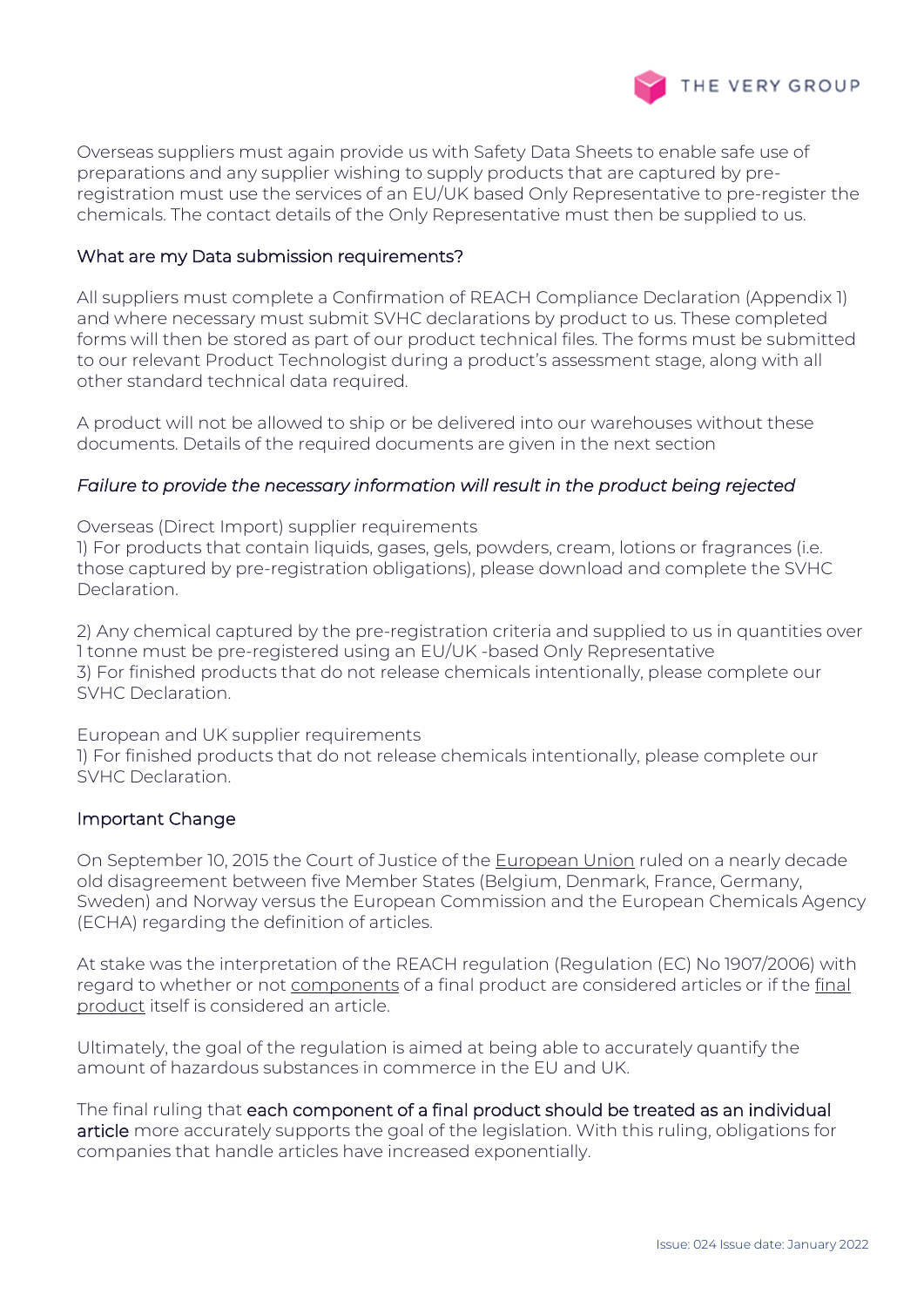

# Substances of Very High Concern (SVHC)

The original 'candidate list' of 15 SVHC's was published on 28th October 2008 and has since been updated regularly with additional substance, it now contains 223 substances of very high concern.

Under the requirements of Article 33, any consumer can request information on the use of SVHCs in a product, if the use of the chemical is greater than 0.1% by weight of the total product.

The candidate list can be found at:

# <http://echa.europa.eu/candidate-list-table>

It is therefore our intention to prohibit the use of all of these 223 substances from all products and packaging that we sell, above 0.1% w/w.

## Substances Restricted under REACH

Annex XVII to REACH includes all the restrictions adopted in the framework of REACH and the previous legislation, Directive 76/769/EEC. Each entry shows a substance or a group of substances or a substance in a mixture, and the consequent restriction conditions.

The restricted substances (on their own, in a mixture or in an article) are substances for which manufacture, placing on the market or use is limited or banned in the European Union. The restricted list can be found at:

### <https://echa.europa.eu/substances-restricted-under-reach>

It is therefore a supplier's responsibility to ensure that any product (or packaging) that they supply to us, or any of our subsidiary companies, does not contain any of these listed chemicals.

Suppliers must design and develop their products using alternative chemicals as necessary.

#### Information Requirements (MSDS)

**Transition 4 – 1st June 2017**: The MSDS for mixtures 'on the self' must be re-issued with one in accordance with the second revision of Annex II (unless an update in accordance with Article 31(9) of REACH had previously been required)

For further information:

<https://echa.europa.eu/safety-data-sheets-and-exposure-scenarios-guide>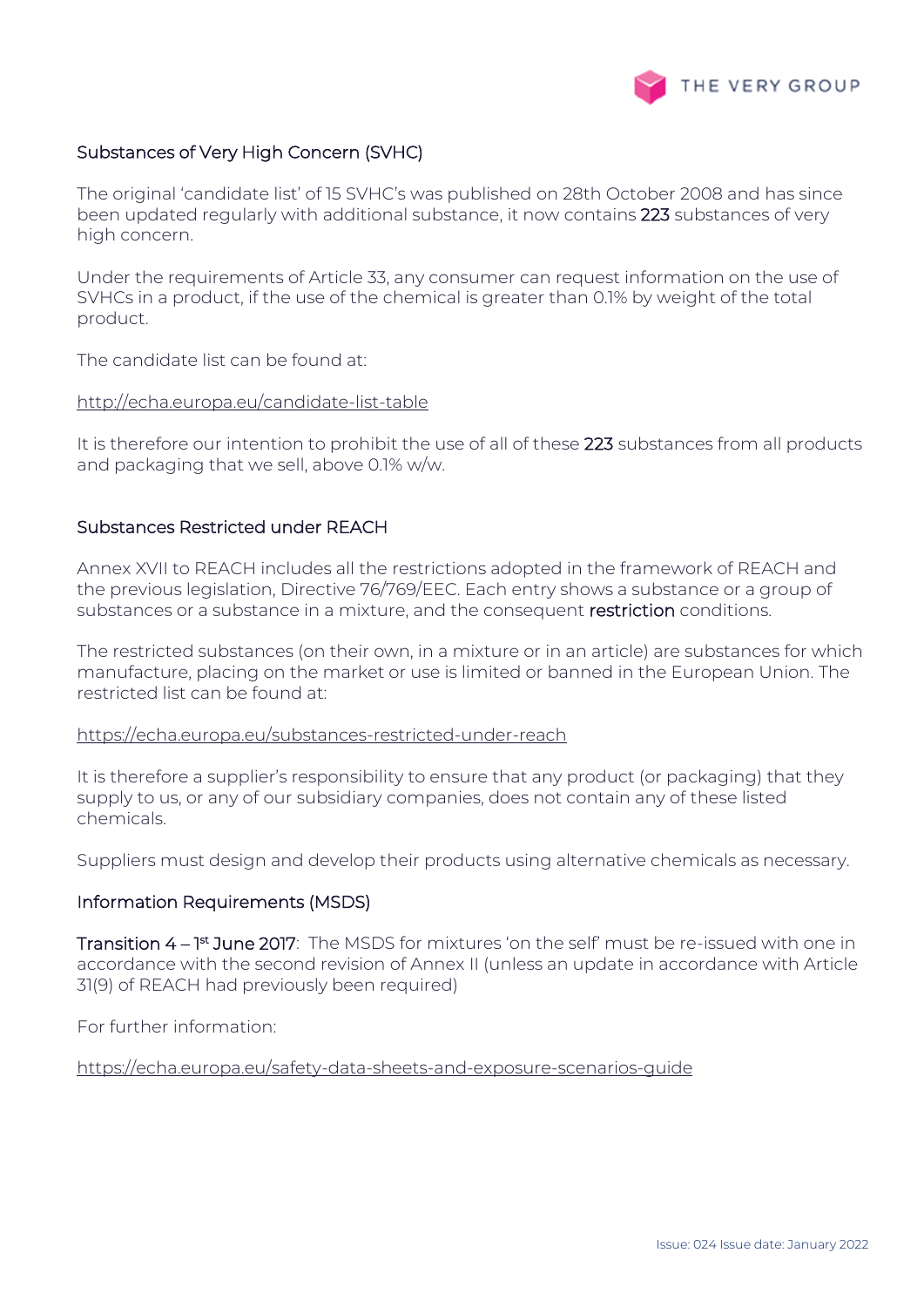

## Market Surveillance Testing Programme

To ensure that the products we sell are safe and continue to comply with all requirements of the REACH Legislation, we will carry out a program of surveillance testing to validate declarations of conformity submitted by suppliers. Products will be selected at our discretion and tested.

Action will be taken against any supplier if SVHC's are detected within their products, yet not stated upon the declaration of conformity. All incurred costs associated with product testing and product withdrawals will be charged back to the supplier in these cases.